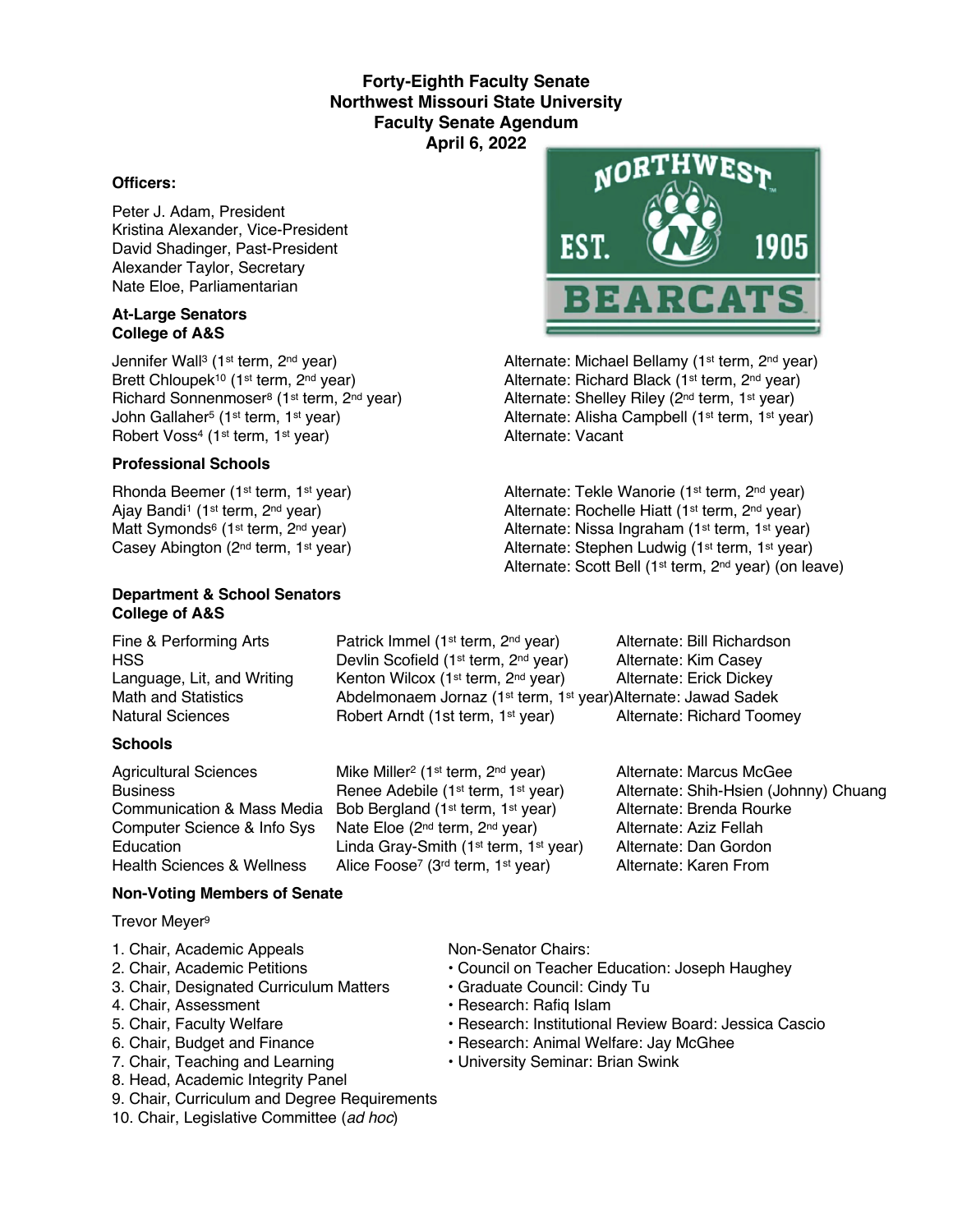# **1. Call to Order**

# **2. Approval of the Agendum**

# **3. Approval of the Minutes of the previous meeting**

• Minutes from Faculty Senate meeting, 3/16/2022

## **4. Reports**

- **Provost's Report**
- **President's Report**
	- Recycling Competition (Readings 1 and 2, Presentation 1) - April 1-22, 2022
	- Northwest Awards and Recognition Ceremony
		- Mon. Apr. 4, 2022, 3:00-4:30(?) Student Union Ballroom
	- Celebration of Quality
		- Fri. Apr. 8, 2022, 3:00-8:00 PM Student Union
	- Northwest Well-Being Summit
		- Mon. Apr. 18, 2022, 2:00-3:30 PM or 3:30-5:00 PM Student Union Ballroom
	- Bearcat Bash presented by Staff Council and Faculty Senate - Wed. April 27, 2022, 4:00-6:00 PM Pavilion
	- Northwest Faculty Retirement Reception - Fri. Apr. 29, 2022, 3:00-5:00(?) Student Union Ballroom
- **Academic Petitions** (Michael Miller)
- **Academic Appeals** (Ajay Bandi)
- **Curriculum and Degree Requirements** (Trevor Meyer)
- **Designated Curricular Matters** (Jennifer Wall)
- **Assessment** (Robert Voss)
- **Faculty Welfare** (John Gallaher)
- **Budget and Finance** (Matt Symonds)
- **Teaching and Learning** (Alice Foose)
- **Legislative Committee** (Brett Chloupek)
- **COTE**, **Graduate Council**, **Research**, **IRB**, **Animal Welfare**, **University Seminar**

## **5. Old Business**

II. Update on Faculty Senate endorsement of new staff position for Proctoring Center (from 1/19/22)

## **6. New Business**

- I. (Guest speakers) Lieutenant Amanda Cullin and Dr. Gerald Wilmes Covid-19 update
- II. Faculty Senate Officer Election for AY22-23 last call for nominations and vote:
	- Vice-President-Elect
	- Secretary-Elect
	- Parliamentarian-Elect
- III. Faculty Senate Meritorious Awards for AY22-23 last call for nominations and vote
- IV. Faculty Senate By-Law Changes: Discussion
	- Abbreviated Results of Committee Survey (Reading 3)
	- Proposed edits to the By-Laws are presented piece-meal to streamline discussion and voting. Each proposal includes red-line and highlighted edits to the current By-Laws:
		- By-Law Proposal 01: Inclusive language (changes throughout)
		- By-Law Proposal 02: Minor edits (changes throughout)

I. Update on proposal 222-03-02 - Change Course - AGRI 03543 Soil Chemistry: Environmental Quality and Plant Nutrition (passed with conditional amendment by Faculty Senate 3/16/22)